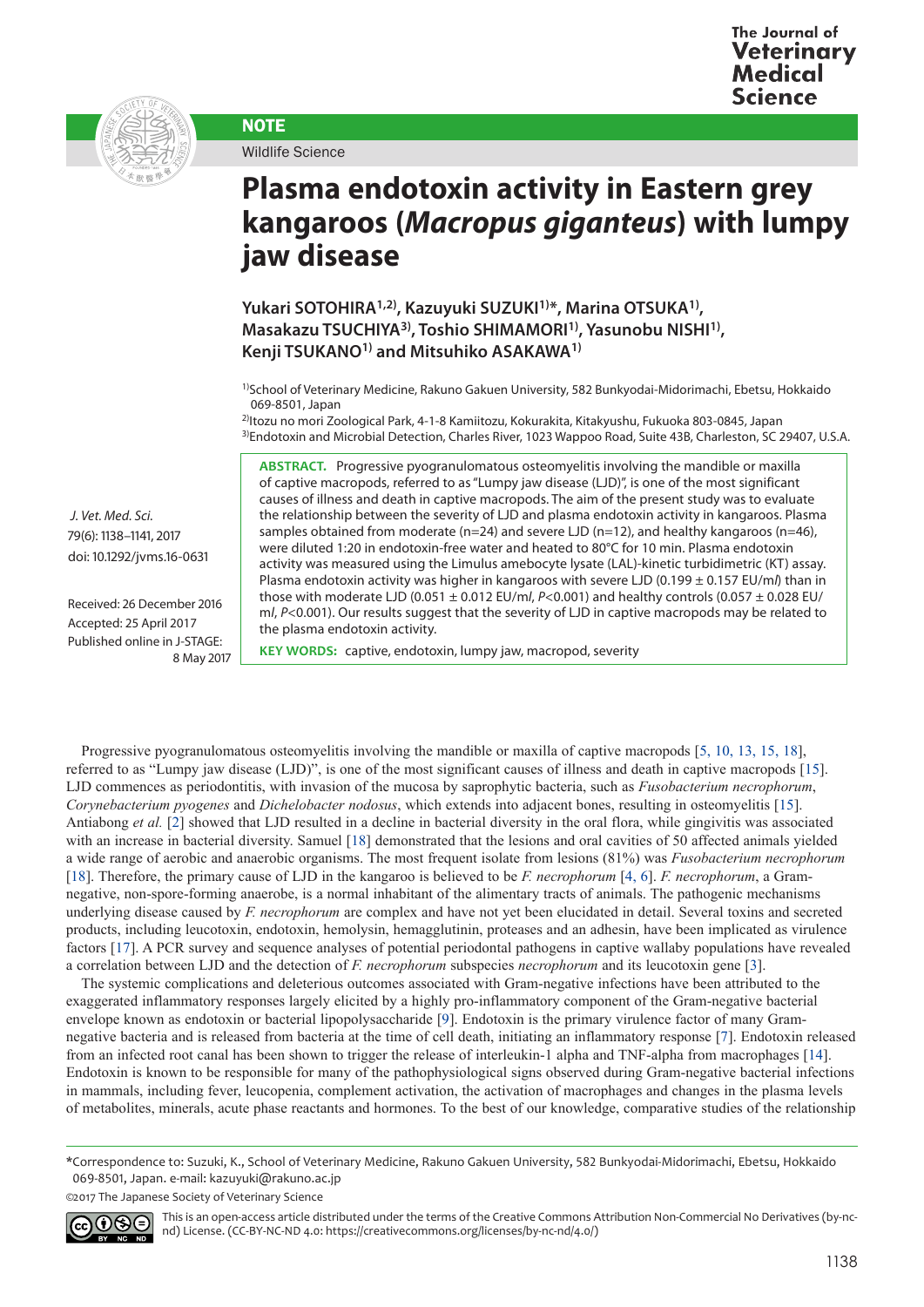| Groups            |          | <b>Sex</b> | N  | Age (years old) | Body weight (kg) |
|-------------------|----------|------------|----|-----------------|------------------|
| Controls          |          | female     | 27 | $6.3 \pm 3.4$   | $19.9 \pm 5.7$   |
|                   |          | male       | 19 | $5.0 \pm 2.9$   | $28.0 \pm 13.2$  |
| Lumpy jaw disease | moderate | female     | 16 | $6.8 \pm 3.0$   | $19.8 \pm 5.5$   |
|                   |          | male       | 8  | $5.6 \pm 3.2$   | $25.3 \pm 11.9$  |
|                   | severe   | female     | 5  | $4.8 \pm 2.9$   | $15.8 \pm 6.2$   |
|                   |          | male       |    | $4.6 \pm 3.7$   | $23.3 \pm 13.9$  |

|  |  | Table 1. Number, sex, age and body weight of kangaroos enrolled in this study |  |
|--|--|-------------------------------------------------------------------------------|--|
|  |  |                                                                               |  |

between plasma endotoxin activity and the severity of LJD have not yet been performed in macropods. Therefore, the aim of our study was to evaluate if plasma endotoxin activity was increased in captive kangaroos with LJD and correlated with the severity of the disease.

All procedures were reviewed and approved by the Institutional Animal Care and Use Committee of the School of Veterinary Medicine, Rakuno Gakuen University (Japan). Twenty-one female and fifteen male grey kangaroos (*Macropus giganteus*) with LJD, aged (mean  $\pm$  SD) 5.8  $\pm$  3.2 years old and with a body weight of 21.2  $\pm$  9.8 kg, were examined in this study. The definitive diagnosis of LJD was made based on clinical findings, such as facial swelling, weight loss, excessive salivation and flicking of the tongue [\[15](#page-3-0)]. Kangaroos with systemic signs of disease, such as dehydration anorexia, and depression, requiring medical treatment by a veterinarian were defined as having "severe LJD". The main treatment was antibiotic therapy using penicillin and/ or subcutaneous fluid therapy. The group with disease included 5 female and 7 male kangaroos. Twenty-seven female and nineteen male Eastern grey kangaroos, aged 5.8  $\pm$  3.2 years old and with a body weight of 23.8  $\pm$  10.6 kg, were used as the control group. The health status of the control animals was determined on the basis of a physical examination and serum biochemical analysis by zoo veterinarians. All animals were kept at Hibiki Animal World (Fukuoka, Japan) and consumed concentrated pellets (ZC Pellets, Oriental Yeast Co., Ltd., Tokyo, Japan) for herbivores in accordance with the manufacturer's guidelines and had *ad libitum* access to hay (timothy grass and alfalfa), vegetables (including carrots, cabbage and potatoes), apples and water. The number, sex, age and body weight of the kangaroos in each group are summarized in Table 1. In each group, the body weight of males tended to be higher than that of females, but no significant differences in body weight and age were observed between the groups or the sexes.

Four m*l* of whole blood was collected for the endotoxin analysis via jugular venipuncture into heparinized tubes and then centrifuged for 10 min at 3,000 g at room temperature within 1 hr of collection. Approximately 1.8 m*l* of plasma was harvested and stored in sampling tubes (CryoTubeTM vials, Nunc, Roskilde, Denmark) at −30°C for later analyses. Immediately prior to testing, plasma samples were diluted 20-fold in endotoxin-free water (Otsuka distilled water, Otsuka Pharmaceutical Co., Ltd., Tokyo, Japan) and mixed in a vortex mixer for 10 sec. Specimens were then heated for 10 min at 80°C in order to inactivate interfering substances, such as proteases.

Endotoxin-free water was used as the blank in all tests. The USP endotoxin reference standard (RSE, USP Endotoxin Reference Standard Lot G, United States Pharmacopeial Convention Inc., Rockville, MD, U.S.A.), which contained 10,000 endotoxin units (EU) per vial, was used as the positive control. The LAL reagent for the LAL KT assay (Endosafe<sup>®</sup> KTA<sup>2</sup>, Charles River, Charleston, SC, U.S.A.) was reconstituted with Endotoxin-Specific Buffer Solution (Charles River) in order to eliminate any interference from β-glucans. The traditional LAL-based assay was performed in a 96-well microplate (Endosafe® 96-well, flat bottom microplate M9001, Charles River), and endotoxin activity was determined using a microplate reader (Sunrise<sup>TM</sup>, Tecan Group Ltd., Männedorf, Switzerland) and EndoScan-VTM endotoxin-measuring software (Charles River). The range covered by the standard curve (0.003 to 3.0 EU/m*l,* was established according to the package insert of the LAL kit. The lower limit of quantitation for this assay was 0.027 EU/m*l*.

A test result was considered valid of the spike recovery values and coefficient of variation (CV) fell within the acceptance criteria established for the KT assay. Spike recovery values are considered valid, if they are between 50 and 200% according to the Bacterial Endotoxin Test in the US Pharmacopeia [[20](#page-3-5)]. USP chapter 85 [[20](#page-3-5)], which addresses photometric bacterial endotoxin test methods, allows for a wide recovery range for the positive control, between 50 and 200%, because small discrepancies in test conditions and cartridge flaws contribute to variable recovery values for the positive control [[8, 11, 12, 16\]](#page-3-6). The absolute value of the correlation coefficient of the standard curve generated using reference standard endotoxin was greater than or equal to 0.980 for the range of endotoxin concentrations established according to the Bacterial Endotoxin Test in the US Pharmacopeia [\[20\]](#page-3-5). When any criterion, mainly the recovery of the positive control, was not within the acceptable range, the test was not considered to be valid [[11\]](#page-3-7). In this study, the LAL-KT assay effectively recovered endotoxin from plasma, the linearity of the standard curve and its CV were satisfactory for the KT assay over the range of concentrations tested [[19](#page-3-8)].

Sample endotoxin activities were analyzed using SPSS (ver 21. IBM Japan, Tokyo, Japan). The medians for plasma endotoxin activity in kangaroos were compared among the groups using the Kruskal-Wallis test after the *F*-test. Figure 1 shows the relationships between plasma endotoxin activity and LJD. Plasma endotoxin activity (median [min-max] EU/m*l*) was higher in kangaroos with severe LJD (0.130 [0.066–0.612] EU/m*l*) than in those with moderate LJD (0.049 [0.027–0.099] EU/m*l*, *P*<0.001) and in healthy controls (0.049 [0.027–0.104] EU/m*l*, *P*<0.001). In moderate cases without systemic signs, plasma endotoxin activity was not significantly different from that seen in healthy kangaroos.

ROC curves were used to characterize the sensitivity and specificity of measurement of the plasma endotoxin activity as an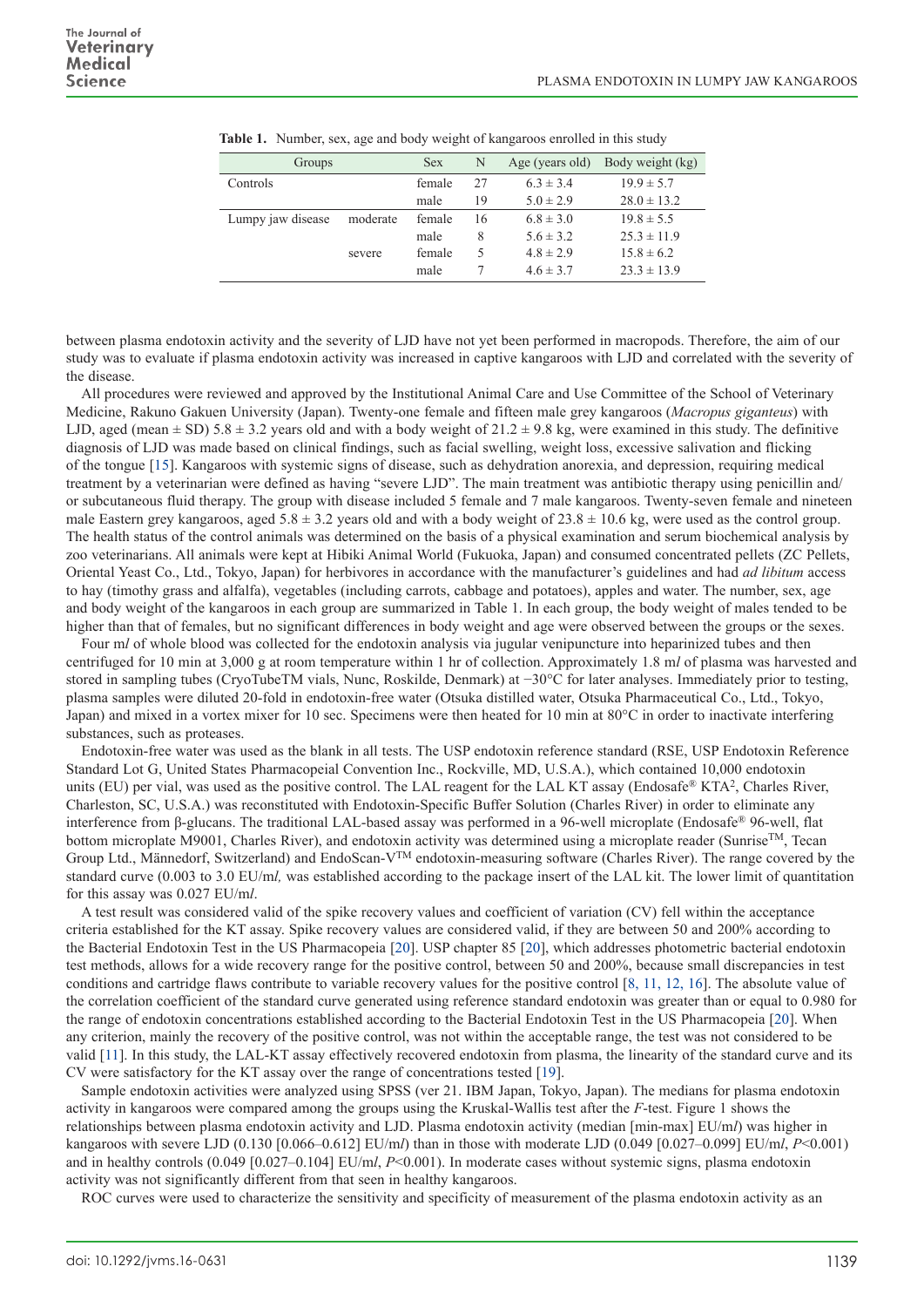

**Fig. 1.** Medians of plasma endotoxin activity in kangaroos with moderate and severe lumpy jaw disease (LJD). The asterisk indicates *P*<0.001 vs control and moderate LJD, respectively.

indicator of severe LJD. The optimal cut-off point was calculated by determining the Youden index [\[1](#page-2-5)]. The Youden index (J) is defined as the maximum vertical distance between the ROC curve and diagonal or chance line and is calculated as J=maximum [sensitivity+specificity-1]. The cut-off point on the ROC curve that corresponds to J is regarded as the optimal cut-off point [[1\]](#page-2-5). The significance level was set at 0.05. The area under the ROC curve for plasma endotoxin activity was 0.969 (*P*<0.001). The proposed diagnostic cut-off point for use of plasma endotoxin activity to identify kangaroos with severe LJD based on analyses of the ROC curves was 0.064 EU/m*l*. The sensitivity and specificity at the proposed diagnostic cut-offs for plasma endotoxin activity were 100 and 88.6%, respectively.

In conclusion, we herein investigated the diagnostic value of plasma endotoxin activity in kangaroos with systemic signs of disease caused by oral necrobacillosis and identified plasma endotoxin activity as a sensitive marker of severe LJD. The activity of endotoxin in the plasma was higher in kangaroos with severe LJD than in those in moderate LJD and in healthy controls. Our results indicate that the severity of LJD in captive macropods was related to the plasma endotoxin activity. The assessment of plasma endotoxin activity may be a useful diagnostic tool to the predict outcome of LJD in captive macropods.

ACKNOWLEDGMENTS. This study was supported by a Grant-in-Aid for Science Research from the Ministry of Education, Culture, Sports, Science and Technology of Japan (no. 21580393, 26450431 and 26460513).

## **REFERENCES**

- <span id="page-2-5"></span>1. Akobeng, A. K. 2007. Understanding diagnostic tests 3: Receiver operating characteristic curves. *Acta Paediatr.* **96**: 644–647. [\[Medline\]](http://www.ncbi.nlm.nih.gov/pubmed/17376185?dopt=Abstract)  [\[CrossRef\]](http://dx.doi.org/10.1111/j.1651-2227.2006.00178.x)
- <span id="page-2-1"></span>2. Antiabong, J. F., Boardman, W., Moore, R. B., Brown, M. H. and Ball, A. S. 2013. The oral microbial community of gingivitis and lumpy jaw in captive macropods. *Res. Vet. Sci.* **95**: 996–1005. [\[Medline\]](http://www.ncbi.nlm.nih.gov/pubmed/24012349?dopt=Abstract) [\[CrossRef\]](http://dx.doi.org/10.1016/j.rvsc.2013.08.010)
- <span id="page-2-3"></span>3. Antiabong, J. F., Boardman, W., Smith, I., Brown, M. H., Ball, A. S. and Goodman, A. E. 2013. A molecular survey of a captive wallaby population for periodontopathogens and the co-incidence of *Fusobacterium necrophorum* subspecies necrophorum with periodontal diseases. *Vet. Microbiol.* **163**: 335–343. [\[Medline\]](http://www.ncbi.nlm.nih.gov/pubmed/23428381?dopt=Abstract) [\[CrossRef\]](http://dx.doi.org/10.1016/j.vetmic.2013.01.012)
- <span id="page-2-2"></span>4. Barber, D., Campbell, J., Davey, J., Luke, T., Agren, E. and Beveridge, I. 2008. Unilateral failure of development of mandibular premolars and molars in an Eastern Grey kangaroo (*Macropus giganteus*) and its effects on molar progression. *Aust. Vet. J.* **86**: 64–66. [\[Medline\]](http://www.ncbi.nlm.nih.gov/pubmed/18271832?dopt=Abstract) [\[CrossRef\]](http://dx.doi.org/10.1111/j.1751-0813.2007.00212.x)
- <span id="page-2-0"></span>5. Borland, D., Coulson, G. and Beveridge, I. 2012. Oral necrobacillosis ('Lumpy Jaw') in a free-ranging population of eastern grey kangaroos (*Macropus giganteus*) in Victoria. *Aust. Mammal.* **34**: 29–35. [\[CrossRef\]](http://dx.doi.org/10.1071/AM10031)
- 6. Brookins, M. D., Rajeev, S., Thornhill, T. D., Kreinheder, K. and Miller, D. L. 2008. Mandibular and maxillary osteomyelitis and myositis in a captive herd of red kangaroos (*Macropus rufus*). *J. Vet. Diagn. Invest.* **20**: 846–849. [\[Medline\]](http://www.ncbi.nlm.nih.gov/pubmed/18987245?dopt=Abstract) [\[CrossRef\]](http://dx.doi.org/10.1177/104063870802000627)
- <span id="page-2-4"></span>7. Burvenich, C., Bannerman, D. D., Lippolis, J. D., Peelman, L., Nonnecke, B. J., Kehrli, M. E. Jr. and Paape, M. J. 2007. Cumulative physiological events influence the inflammatory response of the bovine udder to *Escherichia coli* infections during the transition period. *J. Dairy Sci.* **90** Suppl 1: E39–E54. [\[Medline\]](http://www.ncbi.nlm.nih.gov/pubmed/17517751?dopt=Abstract) [\[CrossRef\]](http://dx.doi.org/10.3168/jds.2006-696)